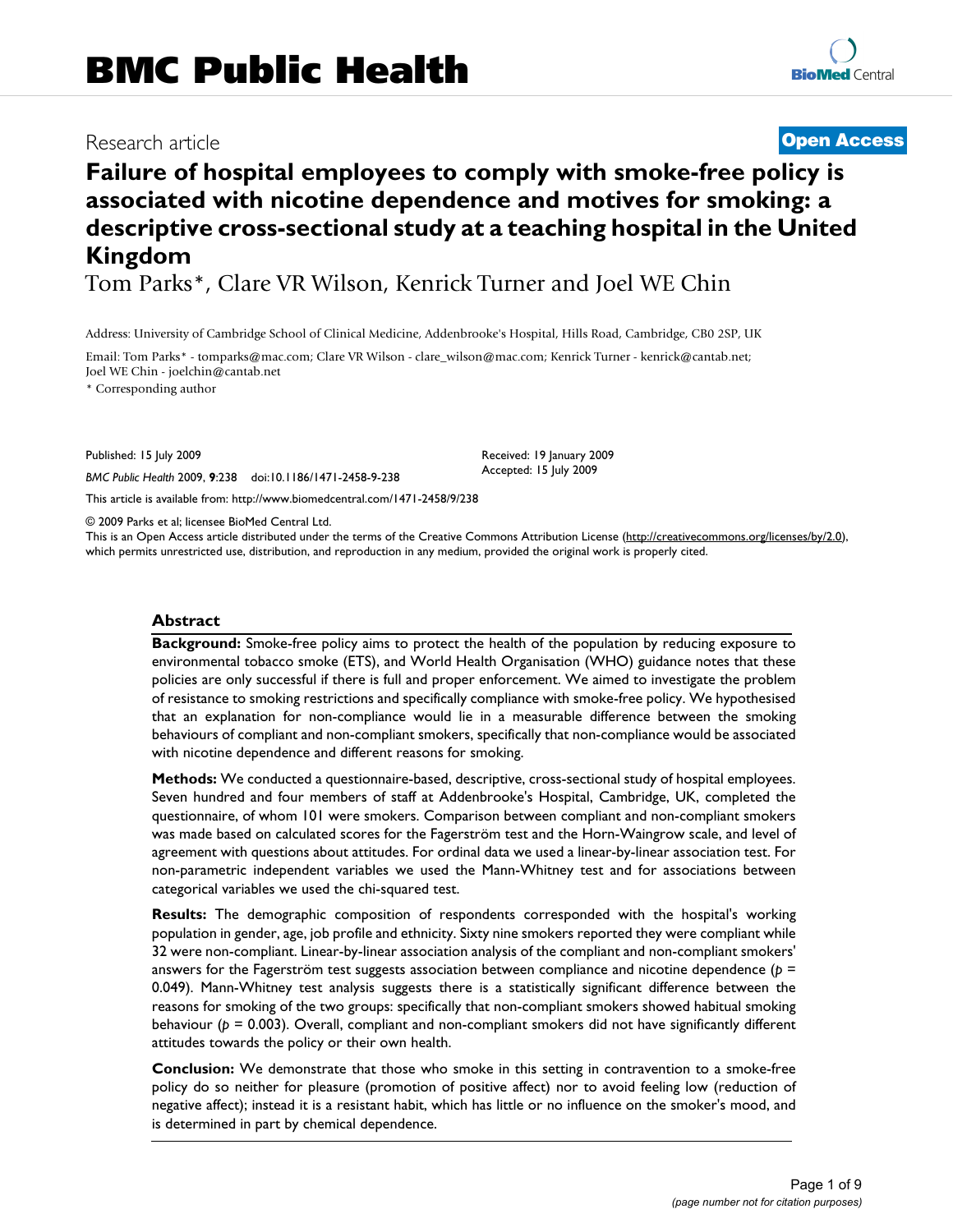# **Background**

Environmental tobacco smoke (ETS) is harmful to the health of those exposed[1-3]. Smoke-free policy aims to protect the health of the population by reducing exposure to ETS and World Health Organization (WHO) guidance notes that these policies are only successful if there is full and proper enforcement[4].

Others have established that there is poor compliance with the United Kingdom's National Health Service (NHS) smoke-free policy[5]. Small studies have evaluated the attitudes of NHS staff towards this policy finding limited support and poor compliance from employees[6], and a sense that the policy provided neither support nor motivation to those who wished to stop smoking[7].

We identified two groups amongst hospital staff who smoke: 1) those who are compliant with smoke-free policy and only ever smoke off the site, and 2) those who are non-compliant and continue to smoke on site. We focused on the latter group and aimed to ascertain why they appear to be resistant to policy. We hypothesised that this division might be attributable to a measurable difference in the smoking behaviour of each group. We postulated further that this factor would outweigh any apparent differences in the attitudes of the two groups towards the policy.

# **Methods**

# *Setting*

Addenbrooke's Hospital is a large NHS quaternary referral centre with 1,170 beds and 6,981 staff (2007/8), located in Cambridge, UK[8]. In accordance with the Government White Paper, *Choosing Health*[9], Addenbrooke's Hospital adopted a smoke-free site policy in January 2006 prohibiting smoking on site by staff, visitors and patients[10]. In addition, the *Health Act 2006 (Part 1)*, which legislates for a Smoke-Free England from July 1st 2007, brings the NHS in England under statutory requirements to prevent their employees and the public from smoking in "wholly or substantially enclosed areas" of their premises[11]. At the time of the study, monitoring and evaluation of compliance with the smoke-free policy at Addenbrooke's Hospital was limited, as has been observed at other NHS institutions[5]. Six months after data collection was complete, Addenbrooke's Hospital formally relaxed its smokefree policy and reintroduced smoking shelters.

# *Procedure*

In March 2008 we performed a questionnaire-based, descriptive, cross-sectional study of Addenbrooke's staff. All hospital staff ( $n = 6,981$ ) were eligible to complete a questionnaire over a 30-day period. Staff were made aware of the study through the hospital's Communications Department and a prize draw was offered as an

incentive. The questionnaire could be completed either online, via the hospital intranet using Apollo[12] (an original, secure, online survey application) or as a paper copy, available to those members of staff who had no access to computers in order to maximise returns.

Respondents gave their informed consent to participate in the study and all data were anonymised at the point of collection.

The study was conducted as an audit and the Local Research Ethics Committee deemed a full ethical review to be unnecessary.

# *Questionnaire Design*

The key components of our questionnaire were recognised assessment instruments for smoking research: the Fagerström test[13] and the Horn-Waingrow scale[14].

Nicotine dependence was measured using the well-validated Fagerström test, a psychometric assessment tool consisting of six questions with answers that can be summed up for categorising nicotine dependence into minimally (score 0–3), moderately (score 4–6) and heavily (score 7–10) dependent groups[13,15-17].

We investigated reasons for smoking using the Horn-Waingrow scale, which is a 23-item Likert-style question set that has been validated in several studies[18-21]. We aimed to identify differences in smoking habit and motive between compliant and non-compliant smokers, which are important factors in addition to nicotine dependence when evaluating addictive behaviours[22]. There are six behaviours, none of which are mutually exclusive, and a respondent is scored between 2 and 30 depending on their level of agreement with each set of questions.

We also included pertinent questions from previous studies examining attitudes towards smoking policy[7,6]. Those respondents who reported smoking were divided into *compliant* smokers and *non-compliant* smokers on the basis of their response to the question "When I am working at Addenbrooke's Hospital, I smoke on the site: More than twice a day/Once or twice a day/Once a week/Once a month/Never." Those who choose the answer "Never" were considered to be *compliant*.

A pilot study involving a preliminary test questionnaire design and wording was evaluated at a neighbouring district general hospital during July 2007, and received 53 responses; however, data were discarded from this pilot study, as the small sample size precluded any significant statistical conclusions. It emerged from this pilot study that a significant minority of hospital staff did not have computer access, and therefore a paper questionnaire was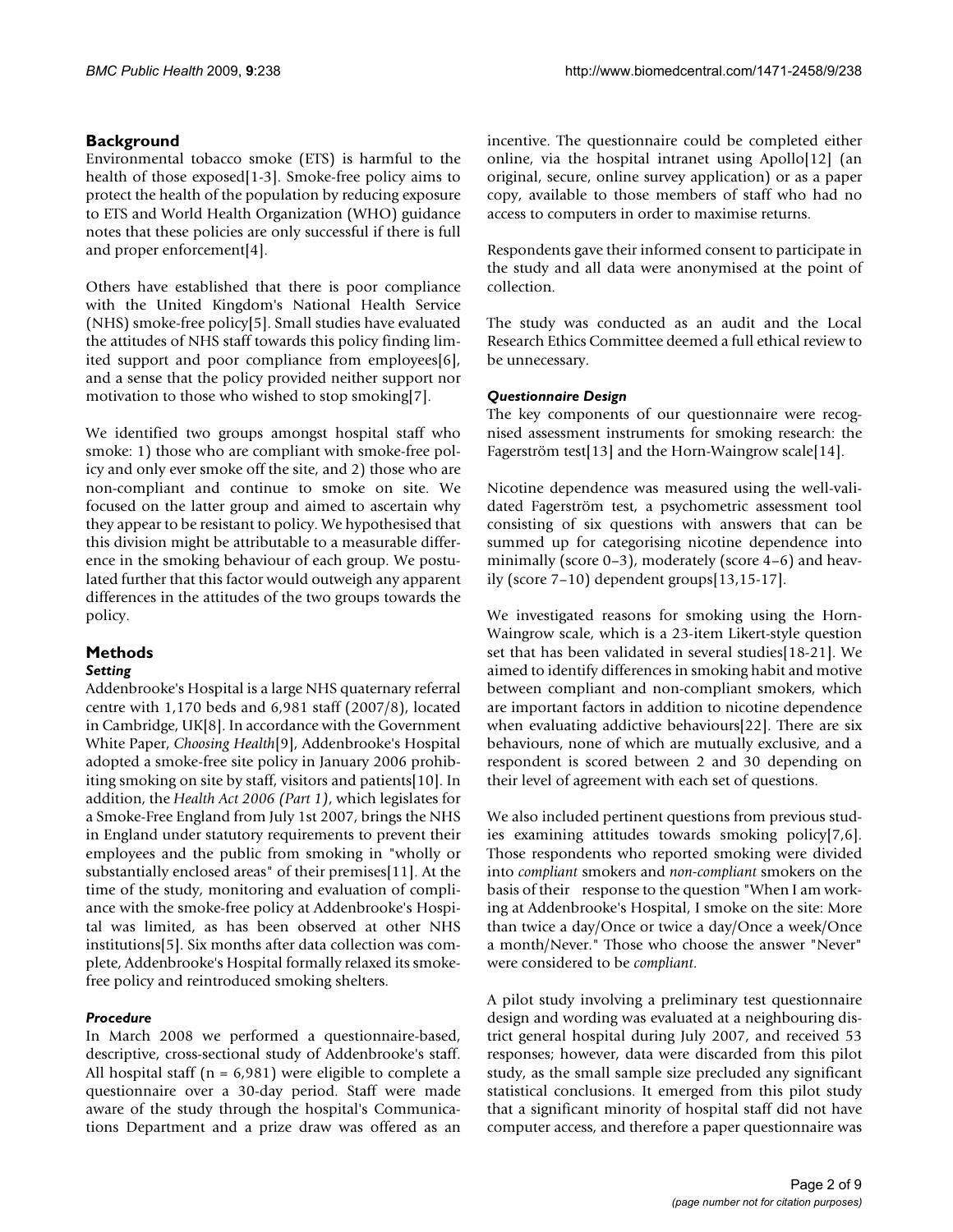incorporated into the main study. We also modified the wording of a number of questions.

To avoid response bias, we distributed an identical set of questions on paper to certain groups of staff who have limited access to computer facilities at work. To encourage truthfulness and to avoid recall bias anonymity and dissociation from the Trust were emphasised. We considered that attitude towards the policy, health beliefs and demographic factors might modify or confound associations. To limit this, we included questions that would identify these factors. Questionnaires were excluded if questions concerning compliance, dependence and addiction were not complete.

# *Statistical Considerations*

Based on results from the pilot study, sample sizes for compliant and non-compliant groups were estimated as follows: a sample size of 30 individuals in each group has a power of 80% to detect a difference between means of 1.72 (on a scale of 0–10) a significance level of 0.05 (twotailed), based on the Fagerström test. Our pilot study showed that smokers constituted 38% of total respondents (n = 53). Hence, we aimed to recruit at least 200 respondents. Any member of staff at the hospital could take part in the study and it was hoped that we would obtain a sufficient sample through voluntary participation.

The demographic information gathered from respondents was analysed and described for gender, age, job and ethnicity. Comparison between compliant and non-compliant smokers was made based on calculated scores for the Fagerström test, Horn-Waingrow scale and level of agreement with questions about attitudes. For ordinal data, a linear-by-linear association test was used to assess whether there was a significant difference between the two groups of smokers. For the Horn-Waingrow scale, the Mann-Whitney test was used to determine any significant differences in two non-parametric independent variables. For questions relating to attitudes, the Fisher's Exact test was used to test for any association between smoking status, compliance and agreement to the questions. The 95% confidence intervals (CI) for proportions were estimated by approximation to the binomial distribution and the use of exact methods. A *p* value of less than 0.05 was considered to be significant.

# **Results**

# *Participants*

Seven hundred and four members of staff completed and returned the questionnaire, three and a half times more than our minimum requirement. An additional 126 members of staff started but did not complete the questionnaire. The demographic composition of our sample was largely representative of the hospital's working population for gender, age, job profile and ethnicity. There were however differences: those aged 25 years or under were over-represented compared to those aged 26 to 45 years, men were over-represented and healthcare staff (professional and auxiliary) were under-represented (Table 1). Respondents represented one tenth of the total number of staff at the hospital.

In terms of reported smoking profile, 14.3% (95% Confidence Interval, CI, 12.0 – 17.1%) were smokers, 21.7% (95% CI 18.8 – 24.9%) were ex-smokers and 63.9% (95% CI 60.3 – 67.3%) had never smoked. This is consistent with the 2006 national figures obtained from the General Household Survey (22% smokers, 24% ex-smokers and 54% non-smokers)[23]. Smoking status was independent of sex, job title and ethnicity but respondents aged 46 years or over were less likely to smoke than younger respondents ( $p = 0.024$ ).

Amongst those who smoked  $(n = 101)$ , 69 were compliant while 32 were non-compliant with the hospital's smokefree policy. Gender, age and ethnicity were similar between compliant and non-compliant smokers. There were occupational differences in compliance with the policy ( $p = 0.002$ ). Specifically, contract ancillary workers were less likely to comply compared with others (*p* < 0.001) while clerical and managerial staff were more likely to comply ( $p = 0.036$ ). Interestingly, healthcare professionals were neither more nor less likely to comply (*p* = 0.517).

# *Nicotine dependence (Fagerström Test for Nicotine Dependence)*

There were 69 compliant smokers and 32 non-compliant smokers. The mean (standard deviation, SD) Fagerström score (on scale 0–10) for compliant smokers was 2.91, (1.97); and for non-compliant smokers was 4.03 (2.31). Of the compliant smokers, 39% (95% CI 28% – 50%) were at least moderately dependent, compared with 59% (95% CI 42% – 75%) of non-compliant smokers (Table 2). Linear-by-linear association analysis of answers to the Fagerström test by the two groups allows us to exclude our null hypothesis that non-compliance would not be associated with nicotine dependence ( $p = 0.049$ ). If absolute values are used the difference remains statistically significant  $(p = 0.021)$ .

# *Reasons for smoking (Horn-Waingrow Scale)*

There was a statistically significant difference between compliant and non-compliant smokers relating to habit (*p* = 0.003) using the Mann-Whitney test for non-parametric independent variables (Table 3). This allows us to exclude our null hypothesis that non-compliance would not be associated with any of the reasons for smoking.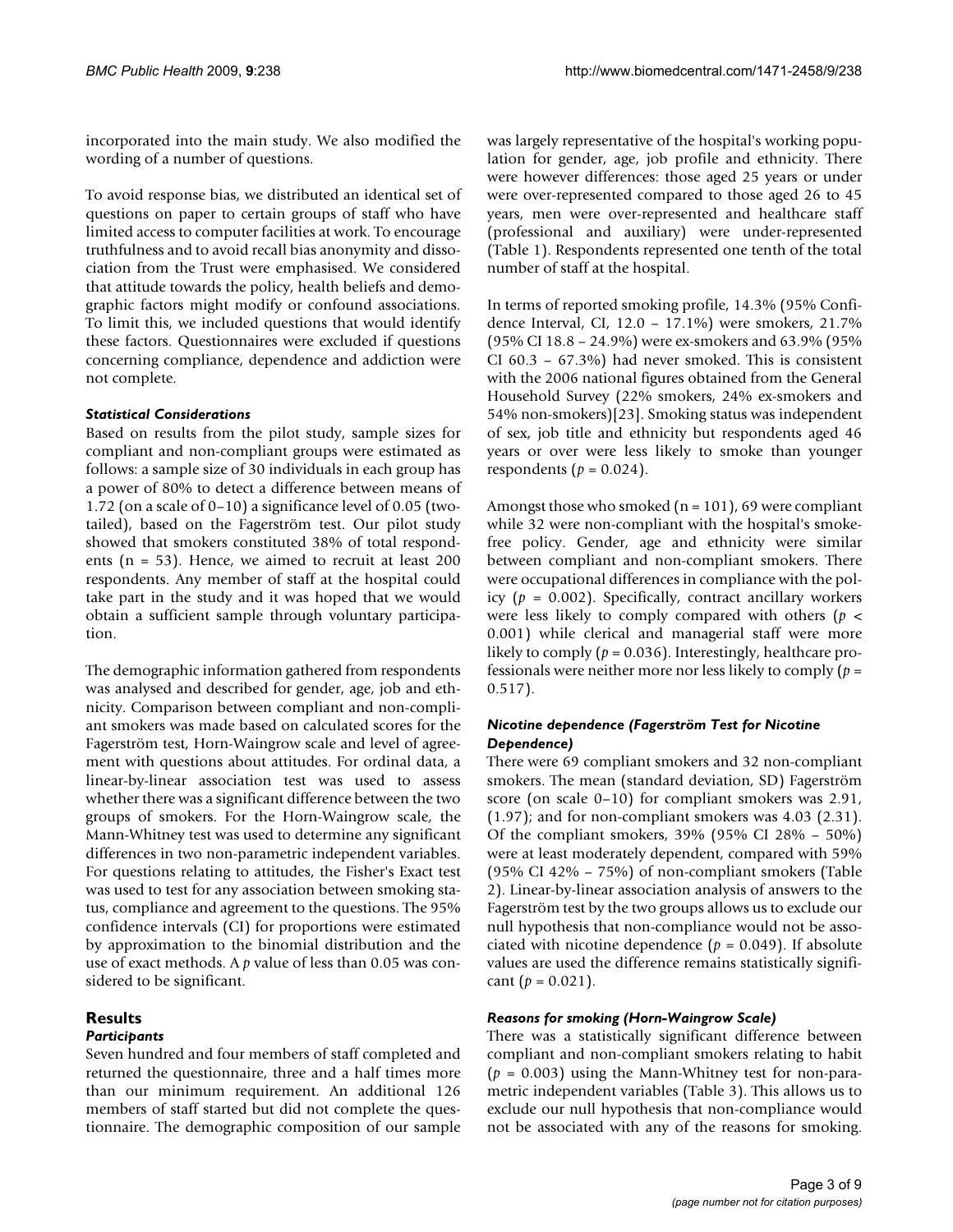|                                     |                                          |                                                | Population                              |               |                                               |                                          |  |
|-------------------------------------|------------------------------------------|------------------------------------------------|-----------------------------------------|---------------|-----------------------------------------------|------------------------------------------|--|
|                                     |                                          | smokers* frequency (%)<br>non-smokers<br>total |                                         |               |                                               |                                          |  |
|                                     | Socio-demographic<br>characteristic      | frequency (%)                                  | compliant                               | non-compliant | frequency (%)                                 | frequency (%)                            |  |
| age                                 | under 25                                 | 113 (18.9)                                     | 16(23.5)                                | 8(25.8)       | 137 (19.6)                                    | 419(6)                                   |  |
|                                     | $26 - 45$                                | 300 (50.1)                                     | 41(60.3)                                | 16(51.6)      | 357(51.1)                                     | 4531 (64.9)                              |  |
|                                     | over 46                                  | 186(31.1)                                      | 11(16.2)                                | 7(22.6)       | 204 (29.2)                                    | 2031 (29.1)                              |  |
| sex                                 | male                                     | 169 (28.6)                                     | 15(21.7)                                | 8(26.7)       | 192 (27.9)                                    | 1389 (19.9)                              |  |
|                                     | female                                   | 421(71.4)                                      | 54 (78.3)                               | 22(73.3)      | 497 (72.1)                                    | 5592 (80.1)                              |  |
| job title                           | healthcare<br>professionals <sup>+</sup> | 249 (41.6)                                     | 29 (42.0)                               | 11(34.4)      | 289 (41.3)                                    | 3609 (51.7)                              |  |
|                                     | auxillary healthcare‡                    | 87 (14.5)                                      | 4(5.8)                                  | 3(9.4)        | 94 (13.4)                                     | 1250 (17.9)                              |  |
|                                     | estates                                  | 31(5.2)                                        | 5(7.2)                                  | (3.1)         | 37(5.3)                                       | 293 (4.2)                                |  |
|                                     | contract ancillary                       | 71 (11.9)                                      | 5(7.2)                                  | 12(37.5)      | 88 (12.6)                                     | 551 (7.9)                                |  |
|                                     | clerical and<br>managerial§              | 161(26.9)                                      | 26(37.7)                                | 5(15.6)       | 192(27.4)                                     | 1278 (18.3)                              |  |
| ethnicity                           | caucasian                                | 526 (87.8)                                     | 66 (95.7)                               | 29 (90.6)     | 621 (88.2)                                    | 5892 (84.4)                              |  |
|                                     | other                                    | 77 (12.8)                                      | 3(4.3)                                  | 3(9.4)        | 83 (11.8)                                     | 754 (10.8)                               |  |
|                                     |                                          | Fisher's exact test for significance           |                                         |               |                                               |                                          |  |
| Socio-demographic<br>characteristic |                                          | smokers vs non-<br>smokers probability         | compliant vs non-compliant* probability |               | non-smokers vs non-<br>compliant* probability | non-smokers vs<br>compliant* probability |  |
|                                     | age                                      | 0.024                                          |                                         | 0.636         | 0.458                                         | $0.028$                                  |  |
|                                     | sex                                      | 0.332                                          |                                         | 0.612         | 0.5                                           | 0.258                                    |  |
| job title                           |                                          | 0.164                                          |                                         | 0.002         | 0.007                                         | 0.09                                     |  |

#### **Table 1: Socio-demographic characteristics of respondents and the population**

\*Those respondents who reported smoking were divided into *compliant* smokers and *non-compliant* smokers on the basis of their response to the question "When I am working at Addenbrooke's Hospital, I smoke on the site: More than twice a day/Once or twice a day/Once a week/Once a month/Never." Those who choose the answer "Never" were considered to be *compliant*.

ethnicity 0.065 0.378 **0.047||** 0.786

†Including doctors, registered nurses and other registered practitioners

‡Including all unregistered clinical staff e.g. healthcare assistants

§Including all administrative staff and non-clinical managers

|| Significant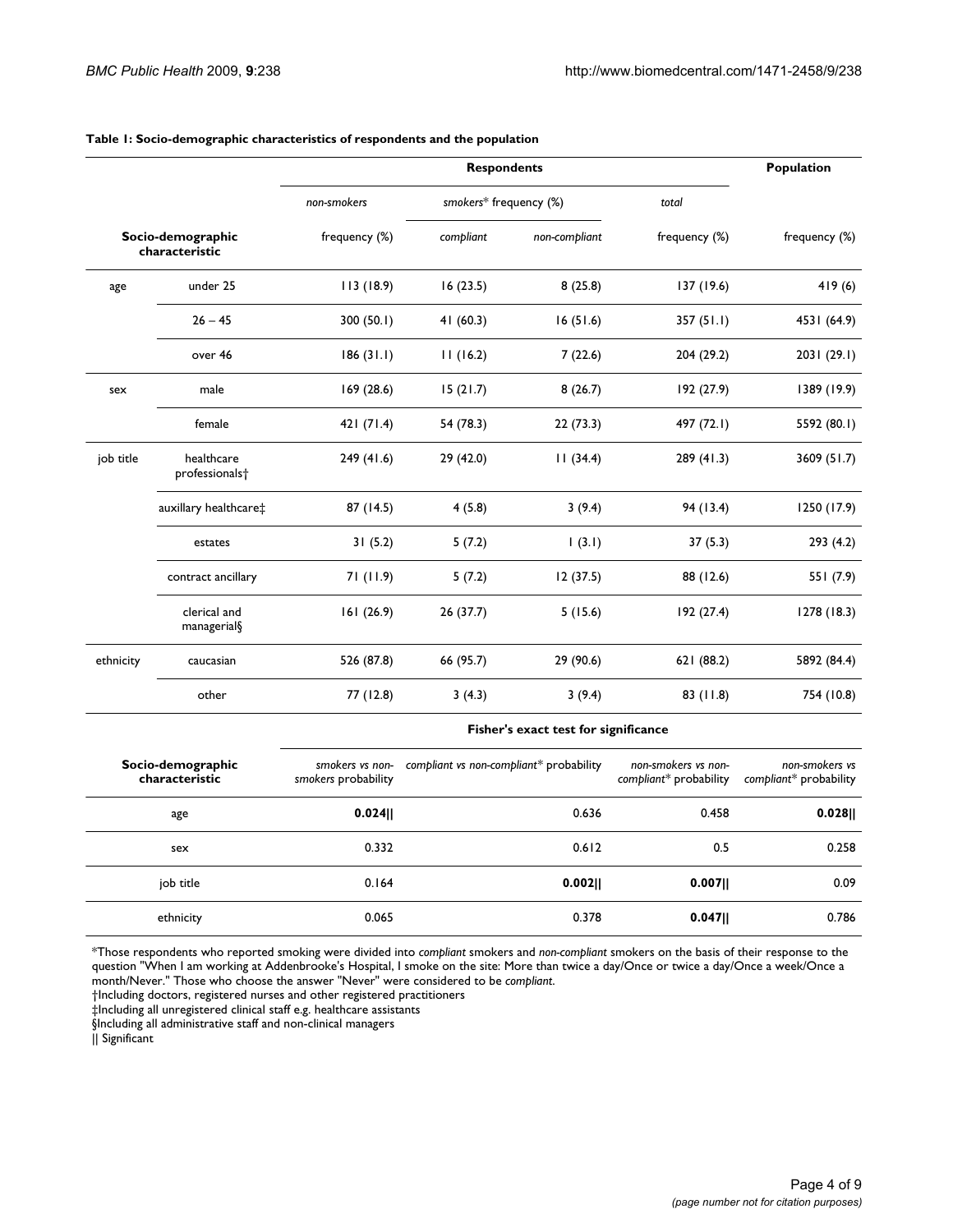|                        | Nicotine dependence (Fagerström Score)* |                        |           |                        |           |                        |           |
|------------------------|-----------------------------------------|------------------------|-----------|------------------------|-----------|------------------------|-----------|
|                        |                                         | minimally dependent    |           | moderately dependent   |           | heavily dependent      | total     |
|                        | frequency                               | percentage<br>(95% CI) | frequency | percentage<br>(95% CI) | frequency | percentage<br>(95% CI) | frequency |
| compliant <sup>+</sup> | 42                                      | 61<br>$(49 - 72)$      | 23        | 33<br>$(23 - 45)$      | 4         | 6<br>$(2.3 - 14)$      | 69        |
| non-compliant+         | 3                                       | 41<br>$(25 - 58)$      | 15        | 47<br>$(31 - 64)$      | 4         | 12<br>$(5 - 28)$       | 32        |

#### **Table 2: Results of the Fagerström test for compliant and non-compliant smokers**

\*Chi-square (linear-by-linear association) = 3.860, *p* **= 0.049**

†Those respondents who reported smoking were divided into *compliant* smokers and *non-compliant* smokers on the basis of their response to the question "When I am working at Addenbrooke's Hospital, I smoke on the site: More than twice a day/Once or twice a day/Once a week/Once a month/Never." Those who choose the answer "Never" were considered to be *compliant*.

Habit is one of six reasons for smoking revealed by the Horn-Waingrow scale, none of the others – stimulation, pleasure, sensorimotor manipulation, psychological addiction and negative affect reduction – showed statistically significant differences. Non-compliant smokers scored higher for five out of the six reasons.

# *Attitudes towards smoke-free policy and personal health*

Based on a set of questions regarding attitudes toward the policy and personal health beliefs (Table 4), smokers displayed different attitudes compared with non-smokers. Smokers disagreed with the policy (*p* < 0.001), were less likely to agree that it protects people from passive smoke (*p* < 0.001) and felt they did not receive sufficient help from the hospital to quit smoking ( $p < 0.001$ ). Predictably, those few respondents who did not care about their health were more likely to be smokers ( $p = 0.008$ ).

When comparing compliant and non-compliant smokers, differences were less obvious. Both groups were aware of the policy and disagreed with it as well as feeling that smokers did not get enough help from the hospital to quit their habit. Non-compliant smokers were more likely to agree that the policy was adequately enforced  $(p = 0.004)$ while compliant smokers echoed non-smokers in disagreeing with this statement ( $p = 0.428$ ). In the main, both groups of smokers cared about their health and were aware that smoking was detrimental to it.

# **Discussion**

We present the first report – that we are aware of – in which established, questionnaire-based tools that describe a smoker's behaviour are applied to the problem of non-compliance with smoke-free policy. We hypothesised that the division of compliant and non-compliant smokers might be attributable to a measurable difference in the smoking behaviour of each group. Further we postulated that this factor would outweigh any apparent differences in the attitudes of the two groups towards the policy. We exclude our null hypothesis with the result that neither nicotine dependence nor reasons for smoking were independent of compliance. Although non-compli-

| Table 3: Comparison of scores for Horn-Waingrow scale between compliant and non-compliant smokers |  |  |  |
|---------------------------------------------------------------------------------------------------|--|--|--|
|---------------------------------------------------------------------------------------------------|--|--|--|

|                               |                   | <b>Reasons for Smoking (Horn-Waingrow Scale)</b> |                     |                     |                     |                      |                    |
|-------------------------------|-------------------|--------------------------------------------------|---------------------|---------------------|---------------------|----------------------|--------------------|
|                               |                   | bleasure                                         | stimulation         | SMM <sup>*</sup>    | habit               | addiction            | RNA <sup>+</sup>   |
| compliant:                    | mean $(SD\delta)$ | 7.41(2.10)                                       | 8.03(2.57)          | 6.71(2.61)          | 7.3(2.00)           | 14.13(4.25)          | 19.9(4.78)         |
| non-compliant:<br>probability | mean $(SD\S)$     | 6.94(2.51)<br>0.44                               | 9.06(3.46)<br>0.163 | 8.03(3.18)<br>0.068 | 9.78(3.99)<br>0.003 | 15.72 (4.99)<br>0.24 | 20.1(6.11)<br>0.99 |

\*Sensory Motor Manipulation

†Reduction of Negative Affect

‡Those respondents who reported smoking were divided into *compliant* smokers and *non-compliant* smokers on the basis of their response to the question "When I am working at Addenbrooke's Hospital, I smoke on the site: More than twice a day/Once or twice a day/Once a week/Once a month/Never." Those who choose the answer "Never" were considered to be *compliant*.

§Standard Deviation

**||**Mann-Whitney test

¶Significant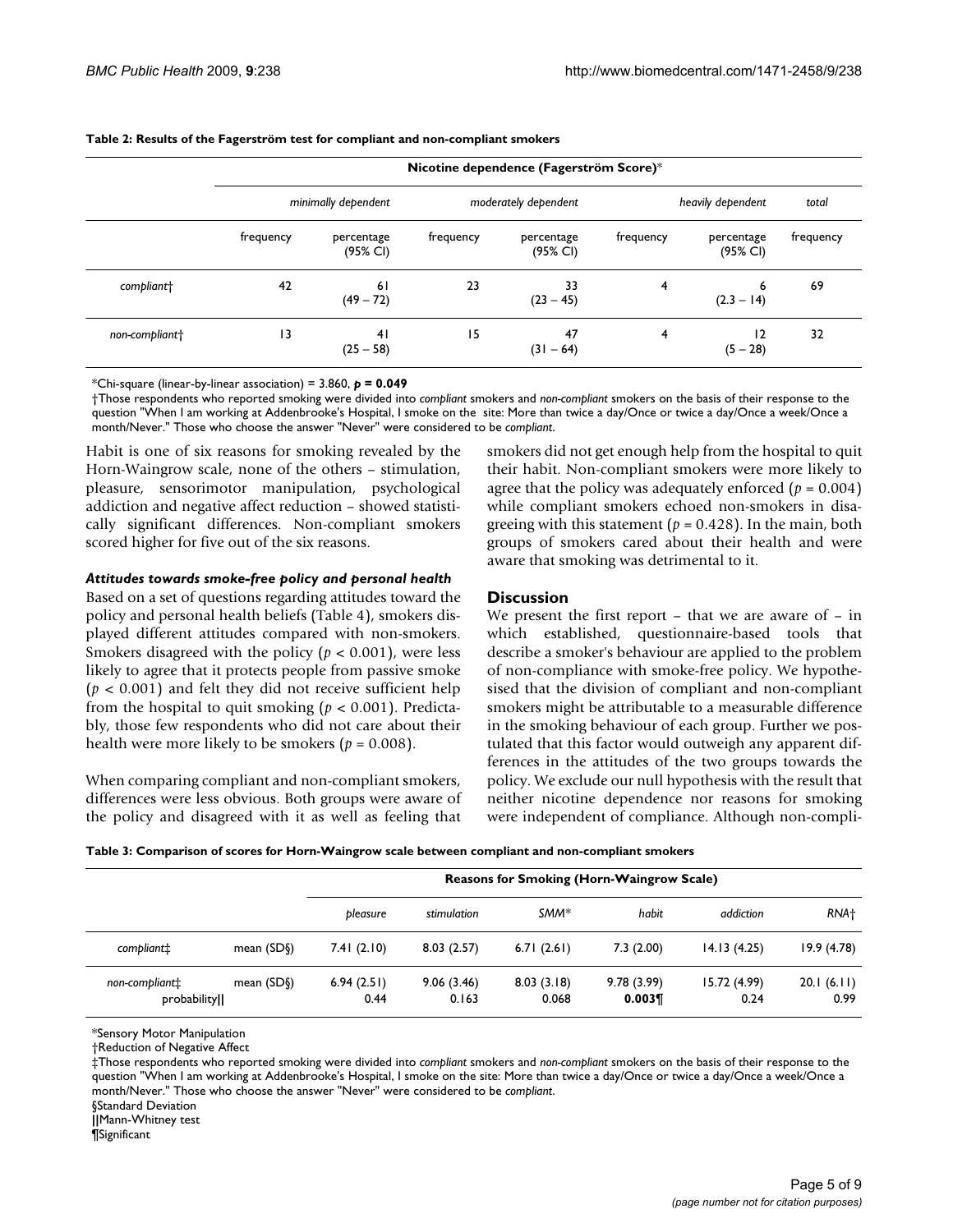|                                                                            | <b>Respondents in agreement</b> |                                                                                                                                                                                                                                |                            |  |  |  |
|----------------------------------------------------------------------------|---------------------------------|--------------------------------------------------------------------------------------------------------------------------------------------------------------------------------------------------------------------------------|----------------------------|--|--|--|
|                                                                            | non-smokers                     | smokers*                                                                                                                                                                                                                       |                            |  |  |  |
| <b>Attitude question</b>                                                   | frequency (%)                   | compliant frequency (%)                                                                                                                                                                                                        | non-compliant frequency(%) |  |  |  |
| I am aware of this policy                                                  | 601 (100.0)                     | 69 (100.0)                                                                                                                                                                                                                     | 32 (100.0)                 |  |  |  |
| The hospital is right to<br>have such a policy                             | 510 (85.3)                      | 25(36.8)                                                                                                                                                                                                                       | 11(34.4)                   |  |  |  |
| The policy protects people<br>against passive smoke                        | 313(61.6)                       | 24 (35.8)                                                                                                                                                                                                                      | 15(48.4)                   |  |  |  |
| The policy is adequately<br>enforced                                       | 124(20.7)                       | 13(18.8)                                                                                                                                                                                                                       | 15(46.9)                   |  |  |  |
| Smokers don't get enough<br>help from the hospital if<br>they want to quit | 96(16.1)                        | 30(43.5)                                                                                                                                                                                                                       | 12(37.5)                   |  |  |  |
| Smoking damages my<br>health                                               | 525 (87.1)                      | 60 (87.0)                                                                                                                                                                                                                      | 27(84.4)                   |  |  |  |
| I care about my health                                                     | 593 (98.7)                      | 66 (95.7)                                                                                                                                                                                                                      | 28 (90.3)                  |  |  |  |
|                                                                            |                                 | Etable esta la considerazione dall'estate di montre il considerazione della considerazione di un sulla considerazione di un sulla considerazione di un sulla considerazione di un sulla considerazione di un sulla considerazi |                            |  |  |  |

#### **Table 4: Agreement with the tobacco control policies**

**Fisher's exact test for significance**

| <b>Attitude question</b>                                                   | smokers vs non-smokers<br>probability | compliant vs non-compliant*<br>probability | non-smokers vs non-<br>compliant* probability | non-smokers vs compliant*<br>probability |
|----------------------------------------------------------------------------|---------------------------------------|--------------------------------------------|-----------------------------------------------|------------------------------------------|
| I am aware of this policy                                                  | N/A <sub>1</sub>                      | N/A <sub>1</sub>                           | N/A <sup>+</sup>                              | N/A <sub>1</sub>                         |
| The hospital is right to<br>have such a policy                             | $10.001 \pm$                          | 0.499                                      | $50.001 \pm$                                  | $50.001 \pm$                             |
| The policy protects people<br>against passive smoke                        | $10.001 \pm$                          | 0.272                                      | 0.102                                         | $50.001 \pm$                             |
| The policy is adequately<br>enforced                                       | 0.075                                 | $0.004 \pm$                                | $0.001 \pm$                                   | 0.428                                    |
| Smokers don't get enough<br>help from the hospital if<br>they want to quit | $10.001 \pm$                          | 0.365                                      | $0.004 \pm$                                   | $50.001 \pm$                             |
| Smoking damages my<br>health                                               | 0.451                                 | 0.473                                      | 0.409                                         | 0.55                                     |
| I care about my health                                                     | 0.008 <sub>‡</sub>                    | 0.27                                       | 0.014 <sub>‡</sub>                            | 0.094                                    |

\*Those respondents who reported smoking were divided into *compliant* smokers and *non-compliant* smokers on the basis of their response to the question "When I am working at Addenbrooke's Hospital, I smoke on the site: More than twice a day/Once or twice a day/Once a week/Once a month/Never." Those who choose the answer "Never" were considered to be *compliant*.

†All participants agreed with "I am aware of this policy"

‡Significant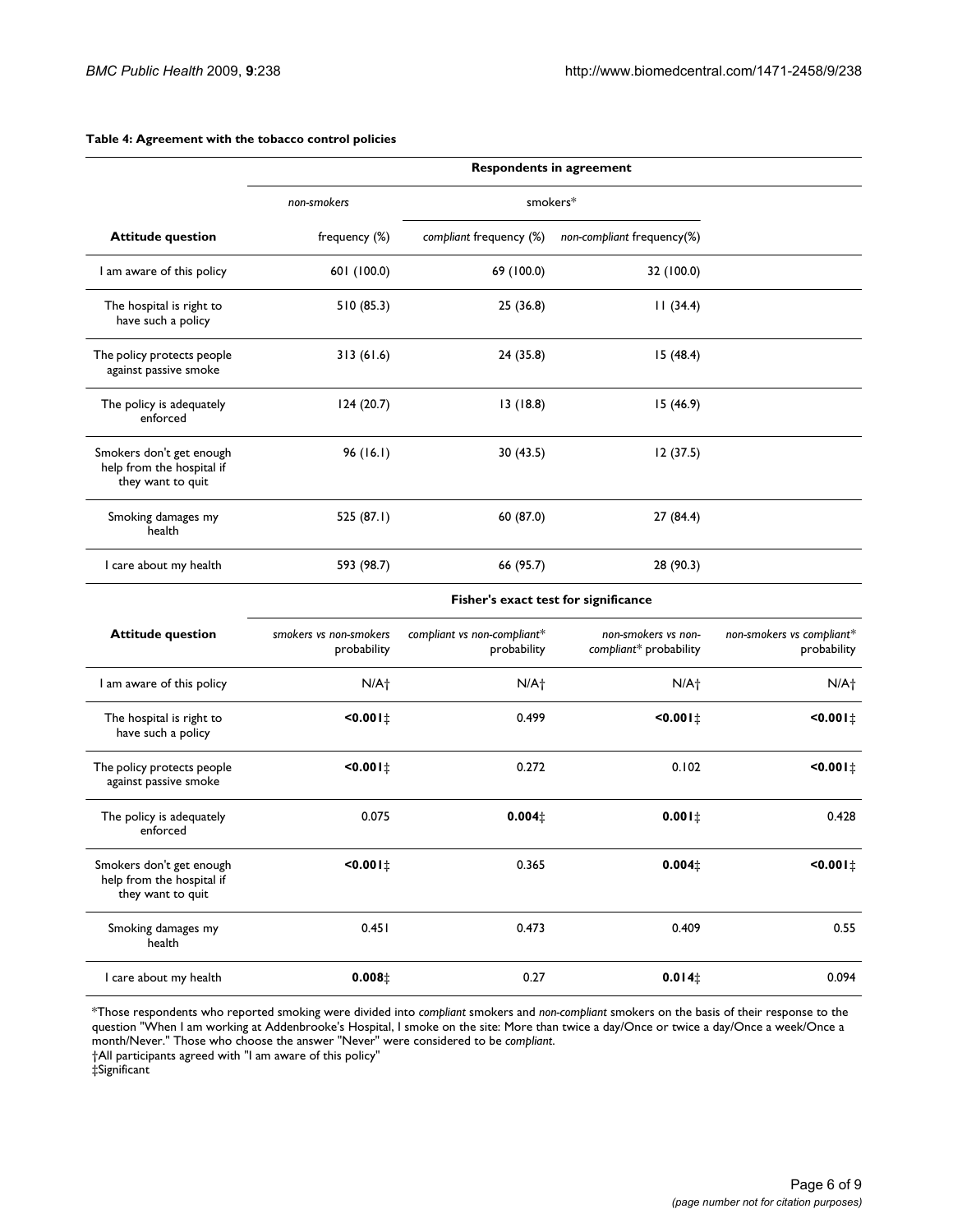ance was associated with agreement with certain attitude statements, overall it appears likely that the difference in the smoking behaviour would outweigh any apparent differences in the attitudes of the two groups towards the policy.

The study is limited by the size of our sample, which represents only one tenth of the eligible population. Larger responses would have been difficult to achieve in this setting, as effective communication within a sizeable teaching hospital can be difficult. It is, however, far larger than any previous studies of smoking on NHS hospital sites[7,6] and suitably powered. We speculate that response bias is inevitable as some individuals are more likely to complete a questionnaire than others. For example healthcare staff (professional and ancillary) may have prioritised (or been expected to prioritise) their time to clinical duties rather than completing the questionnaire and younger members of staff may have found it easier to access the online questionnaire. The over- and under-representation of particular groups is probably attributable to a complex combination of practical, psychological and social factors, particularly as smokers are a cohort who feel an increasing level of discrimination[24]. Despite anonymity and dissociation from their employer, recall bias will inevitably have affected the way the staff answered questions about compliance and smoking behaviour for fear of repercussions. We are further limited by our failure to include incomplete questionnaires in the analysis but, given there were only 35 smokers amongst the incomplete questionnaires and no method for handling missing data is without limitation[25], the impact of this is likely to be minimal.

With these limitations and the possibility of unidentified confounding factors, the implications of our explanation for non-compliance with smoke-free policy, based exclusively on these differences in nicotine dependence and habitual smoking, are rendered conjectural. Further, we did not examine any subgroups such as those who smoke on site only occasionally. Habitual smoking is a form of psychological addiction, which may coexist with chemical dependence, where there is no true reason for smoking except that it has become learned and automatic, with no influence on the smoker's mood or affect[14]. For example, the smoker may not even be aware of smoking and may even light one cigarette while another is still burning in an ashtray. A smoker's score in the Fagerström test correlates with the salivary cotinine levels and is a marker of chemical dependence[26-28]. We believe that our dataset is sufficiently robust to demonstrate that those who smoke in this setting in contravention to a smoke-free policy do so neither for pleasure (promotion of positive affect) nor to avoid feeling low (reduction of negative affect); instead it is a resistant habit, which has little or no

influence on mood and is determined in part by chemical dependence.

This explanation for non-compliance with smoke-free policy is relevant to individual NHS hospitals developing new approaches towards tobacco control. We would argue that these findings apply to all such hospitals because all hospitals have a similar population of employees and all NHS hospitals introduced analogous smoke-free policies following guidance from the UK's Health Development Agency[29]. The role of health services in implementing smoking policies has long been cited[30] but it remains controversial. From 1992 the Joint Commission on Accreditation of Healthcare Organizations in the USA has required all hospital buildings (but not their grounds) at accredited institutions to be smoke-free[31]. The concept of a totally smoke-free hospital (buildings and grounds) can be traced back to the late 1980s and early 1990s and Johns Hopkins Hospital in Baltimore[32]. More recently the European Network of Smoke Free Hospital and Health Services (ENSH) has also promoted completely smoke-free hospital grounds[33]. In Spain, this has lead to the successful implementation of smoke-free hospital sites[34] and with the introduction of nationwide smokefree legislation ETS exposure at these institutions is decreasing[35]. Despite these successes, there remain difficulties. For example, in the USA, concerns pertaining to employee retention and public relations, although not borne out in the research, have been highlighted[36].

In 2004, the UK Government's Public Health White Paper, *Choosing Health*[9], set out the Government's intention for the NHS to become a model employer in supporting and promoting the health of its staff. This included the requirement that NHS hospitals become smoke-free by the end of 2006 but poor compliance continues to be observed across the country[5]. It follows that there is a major incentive to address public health issues amongst the 1.3 million NHS employees (2% of the UK's population) who are from all socio-economic classes and ethnic groups. Importantly, it may be possible to generalise successful strategies to the entire UK population and beyond.

On the basis of this we would advocate further observational studies to examine the impact of proactive interventions that specifically address nicotine dependence and psychological addiction amongst non-compliant smokers. For example, there may be merit in screening the working population for individuals with particular smoking behaviours and offering evidence-based workplace interventions for smoking cessation[37]. This might not only improve their compliance but also, more importantly, increase the likelihood that they quit smoking.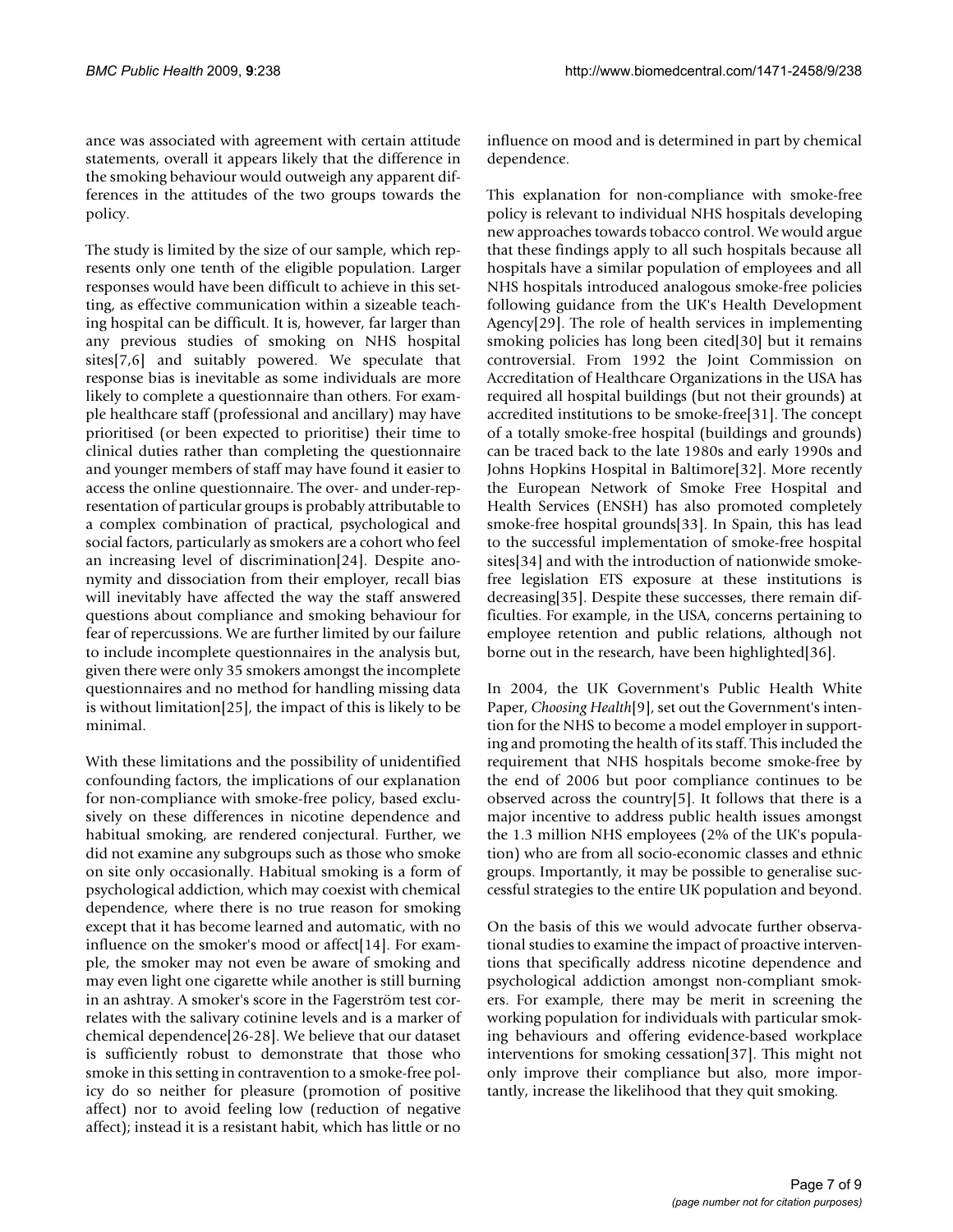# **Conclusion**

We have shown that measurable differences in smoking behaviour provide a potential explanation for non-compliance with smoke-free policy. Although the primary aim of smoke-free policy is to protect the health of the entire population by reducing exposure to ETS, an arguably more important effect is a reduction in smoking prevalence and the consumption of tobacco which protects the health of the individual smoker[38]. However, even in California, which, since the 1990s, has led the way in terms of smoking initiation and cessation rates, 15.2% of the population continued to smoke in 2005[39]. It appears that a proportion of the population is resistant to even the most comprehensive tobacco control programme. It is crucial, therefore, that future research asks why that proportion of individuals continue to smoke despite the increasing restrictions that are in place.

# **Competing interests**

The authors have no competing interests to declare. None of the authors smoke but all work, at times, on the Addenbrooke's Hospital site.

# **Authors' contributions**

All four authors contributed equally to the writing and editing of the manuscript and all authors read and approved the final manuscript. TP and CW suggested investigating the problem of smoke-free policy at Addenbrooke's Hospital and designed the study in conjunction with KT and JC. TP drafted the original proposal, gained the necessary permissions and carried overall responsibility for all aspects of the study. CW facilitated production and data entry of the paper questionnaire and was responsible for negotiating with the various departments at Addenbrooke's Hospital. KT wrote the database software (APOLLO) and website and (in conjunction with TP) was responsible for promoting the study at the hospital site. JC performed the statistical calculations on SPSS and developed the statistical methods with advisers at the Centre for Applied Medical Statistics, University Department of Public Health and Primary Care.

# **Author information**

All four authors are final year medical students at the University of Cambridge. This work was the initiative of these four students and neither a compulsory component of their course nor supervised by any one individual. Instead the four students sought advice from a number of senior members of the University of Cambridge, Cambridge University Hospitals NHS Foundation Trust, the British Thoracic Society and Cancer Research UK.

# **Acknowledgements**

The authors would like to thank Chris Palmer, Steve Gillam, Robert Semple, Luke Hugh-Davies, John Benson and Lisa Taylor for reviewing drafts of this manuscript. We would also like to acknowledge the useful advice of

Centre for Applied Medical Statistics University of Cambridge Department of Public Health and Primary Care. We are also indebted to a number of people at Cambridge University NHS Foundation Trust including Dr Robert Winter (Medical Director), Carol Heesom-Duff (Head of Clinical Audit) and her department, Ruth St John Murphy (Director of Communications) and her department as well as Keith Day and Jo Elliot at the Addenbrooke's Charitable Trust. Finally, we acknowledge the assistance of the Cambridge University Student Run Computing System. The cost of this study was met in full by the Addenbrooke's Charitable Trust.

#### **References**

- 1. Celermajer DS, Adams MR, Clarkson P, Robinson J, McCredie R, Donald A, Deanfield JE: **[Passive Smoking and Impaired](http://www.ncbi.nlm.nih.gov/entrez/query.fcgi?cmd=Retrieve&db=PubMed&dopt=Abstract&list_uids=8531969) [Endothelium-Dependent Arterial Dilatation in Healthy](http://www.ncbi.nlm.nih.gov/entrez/query.fcgi?cmd=Retrieve&db=PubMed&dopt=Abstract&list_uids=8531969) [Young Adults.](http://www.ncbi.nlm.nih.gov/entrez/query.fcgi?cmd=Retrieve&db=PubMed&dopt=Abstract&list_uids=8531969)** *NEJM* 1996, **334(3):**150-155.
- 2. Schick S, Glantz S: **[Philip Morris toxicological experiments with](http://www.ncbi.nlm.nih.gov/entrez/query.fcgi?cmd=Retrieve&db=PubMed&dopt=Abstract&list_uids=16319363) [fresh sidestream smoke: more toxic than mainstream](http://www.ncbi.nlm.nih.gov/entrez/query.fcgi?cmd=Retrieve&db=PubMed&dopt=Abstract&list_uids=16319363) [smoke.](http://www.ncbi.nlm.nih.gov/entrez/query.fcgi?cmd=Retrieve&db=PubMed&dopt=Abstract&list_uids=16319363)** *Tob Control* 2005, **14:**396-404.
- 3. Taylor R, Najafi F, Dobson A: **[Meta-analysis of studies of passive](http://www.ncbi.nlm.nih.gov/entrez/query.fcgi?cmd=Retrieve&db=PubMed&dopt=Abstract&list_uids=17690135) [smoking and lung cancer: effects of study type and continent.](http://www.ncbi.nlm.nih.gov/entrez/query.fcgi?cmd=Retrieve&db=PubMed&dopt=Abstract&list_uids=17690135)** *Int J Epidemiol* 2007, **36(5):**1048-1059.
- 4. **Tobacco Free Initiative. Building blocks for tobacco control: a handbook. Geneva, World Health Organization, 2004.** Geneva: World Health Organisation; 2004.
- 5. Ratschen E, Britton J, McNeill A: **[Smoke-free hospitals the Eng](http://www.ncbi.nlm.nih.gov/entrez/query.fcgi?cmd=Retrieve&db=PubMed&dopt=Abstract&list_uids=18282278)[lish experience: results from a survey, interviews, and site](http://www.ncbi.nlm.nih.gov/entrez/query.fcgi?cmd=Retrieve&db=PubMed&dopt=Abstract&list_uids=18282278) [visits.](http://www.ncbi.nlm.nih.gov/entrez/query.fcgi?cmd=Retrieve&db=PubMed&dopt=Abstract&list_uids=18282278)** *BMC Health Serv Res* 2008, **8:**41.
- 6. Stobl J, Latter S: **[Qualified nurse smokers' attitudes towards a](http://www.ncbi.nlm.nih.gov/entrez/query.fcgi?cmd=Retrieve&db=PubMed&dopt=Abstract&list_uids=9515623) [hospital smoking ban and its influence on their smoking](http://www.ncbi.nlm.nih.gov/entrez/query.fcgi?cmd=Retrieve&db=PubMed&dopt=Abstract&list_uids=9515623) [behaviour.](http://www.ncbi.nlm.nih.gov/entrez/query.fcgi?cmd=Retrieve&db=PubMed&dopt=Abstract&list_uids=9515623)** *J Adv Nurs* 1998, **27(1):**179.
- 7. Bloor RN, Meeson L, Crome IB: **[The effects of a non-smoking](http://www.ncbi.nlm.nih.gov/entrez/query.fcgi?cmd=Retrieve&db=PubMed&dopt=Abstract&list_uids=16608474) [policy on nursing staff smoking behaviour and attitudes in a](http://www.ncbi.nlm.nih.gov/entrez/query.fcgi?cmd=Retrieve&db=PubMed&dopt=Abstract&list_uids=16608474) [psychiatric hospital.](http://www.ncbi.nlm.nih.gov/entrez/query.fcgi?cmd=Retrieve&db=PubMed&dopt=Abstract&list_uids=16608474)** *J Psychiatr Ment Health Nurs* 2006, **psychiatric hospital.**<br>13(2):188-196.
- 8. **Cambridge University Hospitals NHS Foundation Trust Pro-<br>
<b>file** of the Trust **Intto://www.cuh.org.uk/cuh/profile/** [[http://www.cuh.org.uk/cuh/profile/](http://www.cuh.org.uk/cuh/profile/profile_index.html) [profile\\_index.html](http://www.cuh.org.uk/cuh/profile/profile_index.html)]
- 9. **Choosing Health.** London: Crown Copyright Department of Health; 2004.
- 10. **Cambridge University Hospitals NHS Foundation Trust Smokefree Policy** [[http://www.addenbrookes.org.uk/news/](http://www.addenbrookes.org.uk/news/news2006/feb/smoke_free_150206.htm) news2006/feb/smoke\_free
- 11. **Health Act 2006.** United Kingdom: Crown Copyright, The Stationary Office Limited; 2006.
- 12. **Apollo: A secure online survey application** 2006 [\[http://](http://svn.kenners.org/apollo/tags/v0.1/) [svn.kenners.org/apollo/tags/v0.1/](http://svn.kenners.org/apollo/tags/v0.1/)].
- 13. Fagerström K: **[Measuring the degree of physical dependence](http://www.ncbi.nlm.nih.gov/entrez/query.fcgi?cmd=Retrieve&db=PubMed&dopt=Abstract&list_uids=735910) [to tobacco smoking with reference to individualization of](http://www.ncbi.nlm.nih.gov/entrez/query.fcgi?cmd=Retrieve&db=PubMed&dopt=Abstract&list_uids=735910) [treatment.](http://www.ncbi.nlm.nih.gov/entrez/query.fcgi?cmd=Retrieve&db=PubMed&dopt=Abstract&list_uids=735910)** *Addict Behav* 1978:235-241.
- 14. Ikard F, Green D, Horn D: **A scale to differentiate between types of smoking as related to the management of affect.** *Int J Addict* 1969, **4:**649-659.
- 15. Heatherton TF, Kozlowski LT, Frecker RC, Fagerström KO: **[The](http://www.ncbi.nlm.nih.gov/entrez/query.fcgi?cmd=Retrieve&db=PubMed&dopt=Abstract&list_uids=1932883) [Fagerström Test for Nicotine Dependence: a revision of the](http://www.ncbi.nlm.nih.gov/entrez/query.fcgi?cmd=Retrieve&db=PubMed&dopt=Abstract&list_uids=1932883) [Fagerström Tolerance Questionnaire.](http://www.ncbi.nlm.nih.gov/entrez/query.fcgi?cmd=Retrieve&db=PubMed&dopt=Abstract&list_uids=1932883)** *Br J Addict* 1991, **86(9):**1119-1127.
- 16. de Leon J, Diaz FJ, Becoña E, Gurpegui M, Jurado D, Gonzalez-Pinto A: **[Exploring brief measures of nicotine dependence for epi](http://www.ncbi.nlm.nih.gov/entrez/query.fcgi?cmd=Retrieve&db=PubMed&dopt=Abstract&list_uids=14512071)[demiological surveys.](http://www.ncbi.nlm.nih.gov/entrez/query.fcgi?cmd=Retrieve&db=PubMed&dopt=Abstract&list_uids=14512071)** *Addict Behav* 2003, **28(8):**1481-1486.
- 17. Vink JM, Willemsen G, Beem AL, Boomsma DI: **[The Fagerström](http://www.ncbi.nlm.nih.gov/entrez/query.fcgi?cmd=Retrieve&db=PubMed&dopt=Abstract&list_uids=15718074) [Test for Nicotine Dependence in a Dutch sample of daily](http://www.ncbi.nlm.nih.gov/entrez/query.fcgi?cmd=Retrieve&db=PubMed&dopt=Abstract&list_uids=15718074) [smokers and ex-smokers.](http://www.ncbi.nlm.nih.gov/entrez/query.fcgi?cmd=Retrieve&db=PubMed&dopt=Abstract&list_uids=15718074)** *Addict Behav* 2005, **30(3):**575-579.
- 18. Currie S: **[Confirmatory factor analysis of the Reasons for](http://www.ncbi.nlm.nih.gov/entrez/query.fcgi?cmd=Retrieve&db=PubMed&dopt=Abstract&list_uids=15203780) [Smoking Scale in alcoholics.](http://www.ncbi.nlm.nih.gov/entrez/query.fcgi?cmd=Retrieve&db=PubMed&dopt=Abstract&list_uids=15203780)** *Nicotine Tob Res* 2004, **6(3):**465-470.
- 19. Joffe R, Lowe MR, Fisher EB: **[A validity test of the reasons for](http://www.ncbi.nlm.nih.gov/entrez/query.fcgi?cmd=Retrieve&db=PubMed&dopt=Abstract&list_uids=7257915) [smoking scale.](http://www.ncbi.nlm.nih.gov/entrez/query.fcgi?cmd=Retrieve&db=PubMed&dopt=Abstract&list_uids=7257915)** *Addict Behav* 1981, **6(1):**41-45.
- 20. Tate JC, Schmitz JM, Stanton AL: **[A critical review of the Reasons](http://www.ncbi.nlm.nih.gov/entrez/query.fcgi?cmd=Retrieve&db=PubMed&dopt=Abstract&list_uids=1821297) [for Smoking Scale.](http://www.ncbi.nlm.nih.gov/entrez/query.fcgi?cmd=Retrieve&db=PubMed&dopt=Abstract&list_uids=1821297)** *J Subst Abuse* 1991, **3(4):**441-455.
- 21. Tate JC, Stanton AL: **[Assessment of the validity of the Reasons](http://www.ncbi.nlm.nih.gov/entrez/query.fcgi?cmd=Retrieve&db=PubMed&dopt=Abstract&list_uids=2343786) [for Smoking scale.](http://www.ncbi.nlm.nih.gov/entrez/query.fcgi?cmd=Retrieve&db=PubMed&dopt=Abstract&list_uids=2343786)** *Addict Behav* 1990, **15(2):**129-135.
- 22. Shiffman S: **[Assessing smoking patterns and motives.](http://www.ncbi.nlm.nih.gov/entrez/query.fcgi?cmd=Retrieve&db=PubMed&dopt=Abstract&list_uids=8245271)** *J Consult Clin Psychol* 1993, **61(5):**732-742.
- 23. **Smoking and Drinking Among Adults.** In *General Household Survey 2006* London: Office of National Statistics; 2008.